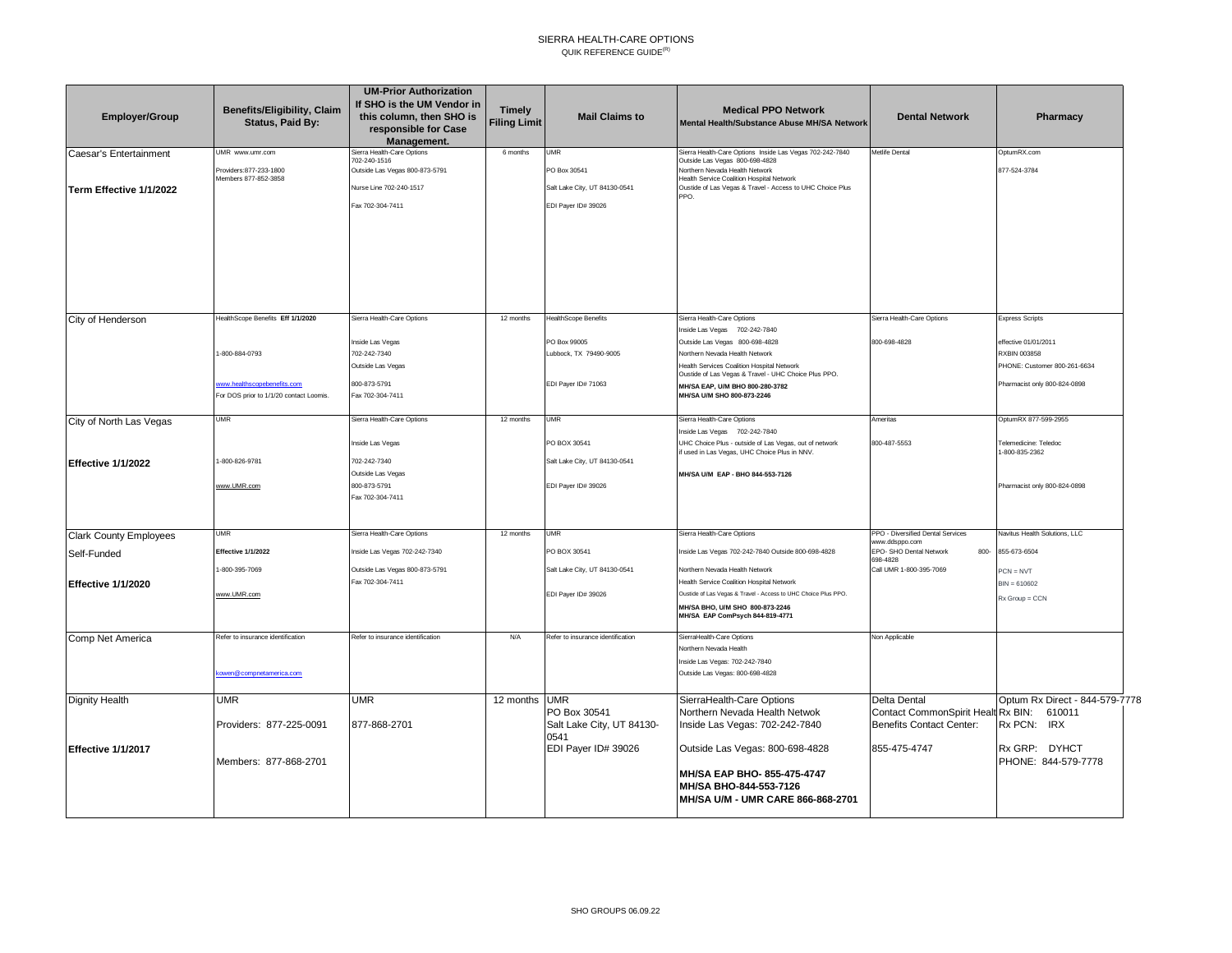## SIERRA HEALTH-CARE OPTIONS QUIK REFERENCE GUIDE $^{(R)}$

| <b>Employer/Group</b>             | Benefits/Eligibility, Claim<br>Status, Paid By:                                                                                                                                                                                                                                                                                                                             | <b>UM-Prior Authorization</b><br>If SHO is the UM Vendor in<br>this column, then SHO is<br>responsible for Case<br>Management. | <b>Timely</b><br><b>Filing Limit</b> | <b>Mail Claims to</b>                                                 | <b>Medical PPO Network</b><br>Mental Health/Substance Abuse MH/SA Network               | <b>Dental Network</b>             | Pharmacy                                                                                                                   |
|-----------------------------------|-----------------------------------------------------------------------------------------------------------------------------------------------------------------------------------------------------------------------------------------------------------------------------------------------------------------------------------------------------------------------------|--------------------------------------------------------------------------------------------------------------------------------|--------------------------------------|-----------------------------------------------------------------------|-----------------------------------------------------------------------------------------|-----------------------------------|----------------------------------------------------------------------------------------------------------------------------|
| Golden Nugget - Las Vegas         | UMR (formerly Fiserv Health-Wausau)                                                                                                                                                                                                                                                                                                                                         | Sierra Health-Care Options                                                                                                     | 12 months                            | <b>UMR</b> (formerly Fiserv                                           | Sierra Health-Care Options                                                              | Metlife Dental                    | Optum Rx                                                                                                                   |
|                                   | 866-300-2580                                                                                                                                                                                                                                                                                                                                                                | Inside Las Vegas<br>702-242-7340                                                                                               |                                      | lealth Wausau)<br>P.O. Box 30541                                      | Inside Las Vegas 702-242-7840<br>Outside Las Vegas 800-698-4828                         |                                   | PHONE: 888-869-4600<br>or 702-869-4600                                                                                     |
|                                   |                                                                                                                                                                                                                                                                                                                                                                             | Outside Las Vegas                                                                                                              |                                      | Salt Lake City, UT 84130-0541                                         | Northern Nevada Health Network                                                          |                                   |                                                                                                                            |
|                                   |                                                                                                                                                                                                                                                                                                                                                                             |                                                                                                                                |                                      |                                                                       | MH/SA EAP LIFE WORKS 888-319-7819                                                       |                                   |                                                                                                                            |
|                                   |                                                                                                                                                                                                                                                                                                                                                                             | Fax 702-304-7411                                                                                                               |                                      |                                                                       | MH/SA BHO 844-553-7126, U/M BHO 800-873-2246                                            |                                   |                                                                                                                            |
| Nevada H.A.N.D., Inc.             | UMR                                                                                                                                                                                                                                                                                                                                                                         | Sierra Helath-Care Options                                                                                                     | 12 months                            | UMR                                                                   | Southern Nevada - Sierra Healthcare Options 702-242-7840                                | Ameritas                          | WellDyne                                                                                                                   |
|                                   | 800-826-9781                                                                                                                                                                                                                                                                                                                                                                | Prior Auth 702-242-7340 or<br>800-<br>873-5791                                                                                 |                                      | P.O. Box 30541<br>Salt Lake City, UT 84130-054<br>EDI Payor ID #39026 | <b>Health Services Coalition</b><br>Outside Southern Nevada - UHC Choice Plus           | 1-800-487-5553                    | 800-479-2000                                                                                                               |
|                                   |                                                                                                                                                                                                                                                                                                                                                                             |                                                                                                                                |                                      |                                                                       | MH/SA EAP HealthyJoy 877-500-3212 Curalinc Healthcare                                   |                                   |                                                                                                                            |
|                                   |                                                                                                                                                                                                                                                                                                                                                                             |                                                                                                                                |                                      |                                                                       | MH/SA U/M BHO 702-364-1484 OR 800-873-2246                                              |                                   |                                                                                                                            |
| Kaiser Permanente                 | EFFECTIVE 8/1/22 Contact: Kaiser<br>Permanente Northern/Southern California<br>800-464-4000, Colorado 800-632-9700,<br>Georgia 404-261-2590, Hawaii 800-966-5955.<br>Mid-Atlantic 800-777-7902, North Carolina 800<br>755-1925. Northeast 800-305-1998.<br>Northwest 800-813-2000, Ohio 800-686-<br>7100.<br>Please refer to the back of the member<br>Identification card. | <b>Kaiser Permanente</b>                                                                                                       |                                      | Kaiser Permanente Kaiser Permanente                                   | Kaiser Permanente                                                                       | Kaiser Permanente                 | Kaiser Permanente                                                                                                          |
| Includes KPIC                     |                                                                                                                                                                                                                                                                                                                                                                             |                                                                                                                                | in network                           | Attn: Kaiser Claims                                                   | SHO N. Nevada PPO Network                                                               |                                   | LOCATOR                                                                                                                    |
| (inpatient and aftercare only)    | <b>Claim Status/Paid By</b>                                                                                                                                                                                                                                                                                                                                                 | 800-225-8883                                                                                                                   |                                      | PO Box 15392                                                          |                                                                                         |                                   | PHONE: 800-788-2949                                                                                                        |
|                                   | ierra Health-Care Options<br>702-242-7840 options 1, 6                                                                                                                                                                                                                                                                                                                      | Fax 562-658-4102                                                                                                               |                                      | Las Vegas, NV 89114-5392                                              | Sierra Health-Care Options<br>Inside Las Vegas 702-242-7840                             |                                   |                                                                                                                            |
| Term Effective 8/1/22             |                                                                                                                                                                                                                                                                                                                                                                             |                                                                                                                                |                                      |                                                                       |                                                                                         |                                   |                                                                                                                            |
| Las Vegas Metropolitan Police     | <b>UMR</b>                                                                                                                                                                                                                                                                                                                                                                  | Sierra Health-Care Options                                                                                                     | 12 months                            | <b>UMR</b>                                                            | Sierra Health-Care Options                                                              | Delta Dental (Effective 1/1/2020) | Medimpact 888-212-5650<br>RX<br>Bin: 003585                                                                                |
| Department Employee Health<br>and | Eligibility-call Las Vegas UMR ofc                                                                                                                                                                                                                                                                                                                                          | Inside Las Vegas                                                                                                               |                                      | PO Box 30541                                                          | Inside Las Vegas 702-242-7840                                                           | 1-800-521-2651                    | RX PCN: ASPROD1 RX GRP: LVM01                                                                                              |
| <b>Welfare Trust</b>              | for LVMPD 702-413-1701                                                                                                                                                                                                                                                                                                                                                      | 702-240-1520                                                                                                                   |                                      | Salt Lake City, UT 84130-0541                                         | Outside Las Vegas 800-698-4828                                                          | www.deltadentalins.com/lvmpd      | SPECIATLY DRUGS                                                                                                            |
|                                   |                                                                                                                                                                                                                                                                                                                                                                             | Outside Las Vegas                                                                                                              |                                      |                                                                       | <b>Northern Nevada Health Network</b>                                                   |                                   | Speialty Drugs on Medical and PBN go<br>through PaydHealth 1-877-869-7772. SHO<br>UM Still does prior auth on these items. |
|                                   | Providers: 866-868-4295                                                                                                                                                                                                                                                                                                                                                     | 800-873-5791<br>Fax 702-304-7411                                                                                               |                                      | EDI Payer ID #39026                                                   | lealth Service Coalition Hospital Network                                               |                                   |                                                                                                                            |
|                                   | Members: 866-868-1395                                                                                                                                                                                                                                                                                                                                                       |                                                                                                                                |                                      |                                                                       | UHC Options PPO for Travel & residing outside of NV                                     |                                   |                                                                                                                            |
|                                   |                                                                                                                                                                                                                                                                                                                                                                             |                                                                                                                                |                                      |                                                                       | MH/SA EAP, U/M BHO 800-873-2246                                                         |                                   |                                                                                                                            |
| Las Vegas Sands Corp.             | <b>UMR</b> (formerly Fiserv                                                                                                                                                                                                                                                                                                                                                 | Sierra Health-Care Options                                                                                                     | 12 months                            | UMR (formerly Fiserv                                                  | Sierra Health-Care Options                                                              | iberty Dental                     | RX Benefits 800-334-8134                                                                                                   |
|                                   | lealth Wausau)<br>888-836-3236                                                                                                                                                                                                                                                                                                                                              | Inside Las Vegas<br>702-242-7340                                                                                               |                                      | lealth Wausau)<br>P.O. Box 30541                                      | Inside Las Vegas 702-242-7840<br>Outside Las Vegas 800-698-4828                         | 888-401-1128                      |                                                                                                                            |
|                                   |                                                                                                                                                                                                                                                                                                                                                                             |                                                                                                                                |                                      |                                                                       | Northern Nevada Health Network                                                          |                                   |                                                                                                                            |
|                                   |                                                                                                                                                                                                                                                                                                                                                                             | Outside Las Vegas                                                                                                              |                                      | Salt Lake City, UT 84130-0541<br>Claims: EDI 39026                    | *Effective 1/1/2014*<br>Hospital & Surgical Network, contact UMR                        |                                   |                                                                                                                            |
|                                   |                                                                                                                                                                                                                                                                                                                                                                             | 800-873-5791                                                                                                                   |                                      |                                                                       |                                                                                         |                                   |                                                                                                                            |
|                                   |                                                                                                                                                                                                                                                                                                                                                                             | Fax 702-304-7411                                                                                                               |                                      |                                                                       | Exclusively with Steinberg Diagnostic<br>MH/SA EAP and U/M 844-553-7126                 |                                   |                                                                                                                            |
|                                   |                                                                                                                                                                                                                                                                                                                                                                             |                                                                                                                                |                                      |                                                                       | Harmony 800-363-4874 for in-pt./ U/M                                                    |                                   |                                                                                                                            |
| Marshall Retail Group             | <b>UMR</b>                                                                                                                                                                                                                                                                                                                                                                  | Sierra Health-Care Options                                                                                                     | 12 months                            | <b>UMR</b>                                                            | Sierra Health-Care Options                                                              | <b>UHC Dental</b>                 | OptumRx                                                                                                                    |
|                                   |                                                                                                                                                                                                                                                                                                                                                                             | Inside Las Vegas 702-242-7340                                                                                                  |                                      | PO Box 30541                                                          | www.sierrahealthcareoptions.com                                                         | 877-816-3596                      |                                                                                                                            |
|                                   | 800-826-9781                                                                                                                                                                                                                                                                                                                                                                | SHO in SNV. NNV-will use Choice Plus<br>only. Some members reside outside of                                                   |                                      | Salt Lake City, UT 84130-0541                                         | Inside Las Vegas 702-242-7840<br>SHO in SNV. NNV-will use Choice Plus only. Some        |                                   |                                                                                                                            |
| Effective 1/1/2022                | www.UMR.com                                                                                                                                                                                                                                                                                                                                                                 | NV and will use UHC Choice Plus.                                                                                               |                                      | EDI Payer ID #39026                                                   | nembers reside outside of NV and will use UHC Choice Plus                               |                                   | Telemedicine: Teledoc                                                                                                      |
|                                   |                                                                                                                                                                                                                                                                                                                                                                             |                                                                                                                                |                                      |                                                                       |                                                                                         |                                   |                                                                                                                            |
|                                   |                                                                                                                                                                                                                                                                                                                                                                             |                                                                                                                                |                                      |                                                                       | MH/SA BHO, U/M BHO 844-553-7126 EAP Contact UMR.<br>MH/SA In-Pt. - Harmony 800-363-4874 |                                   |                                                                                                                            |